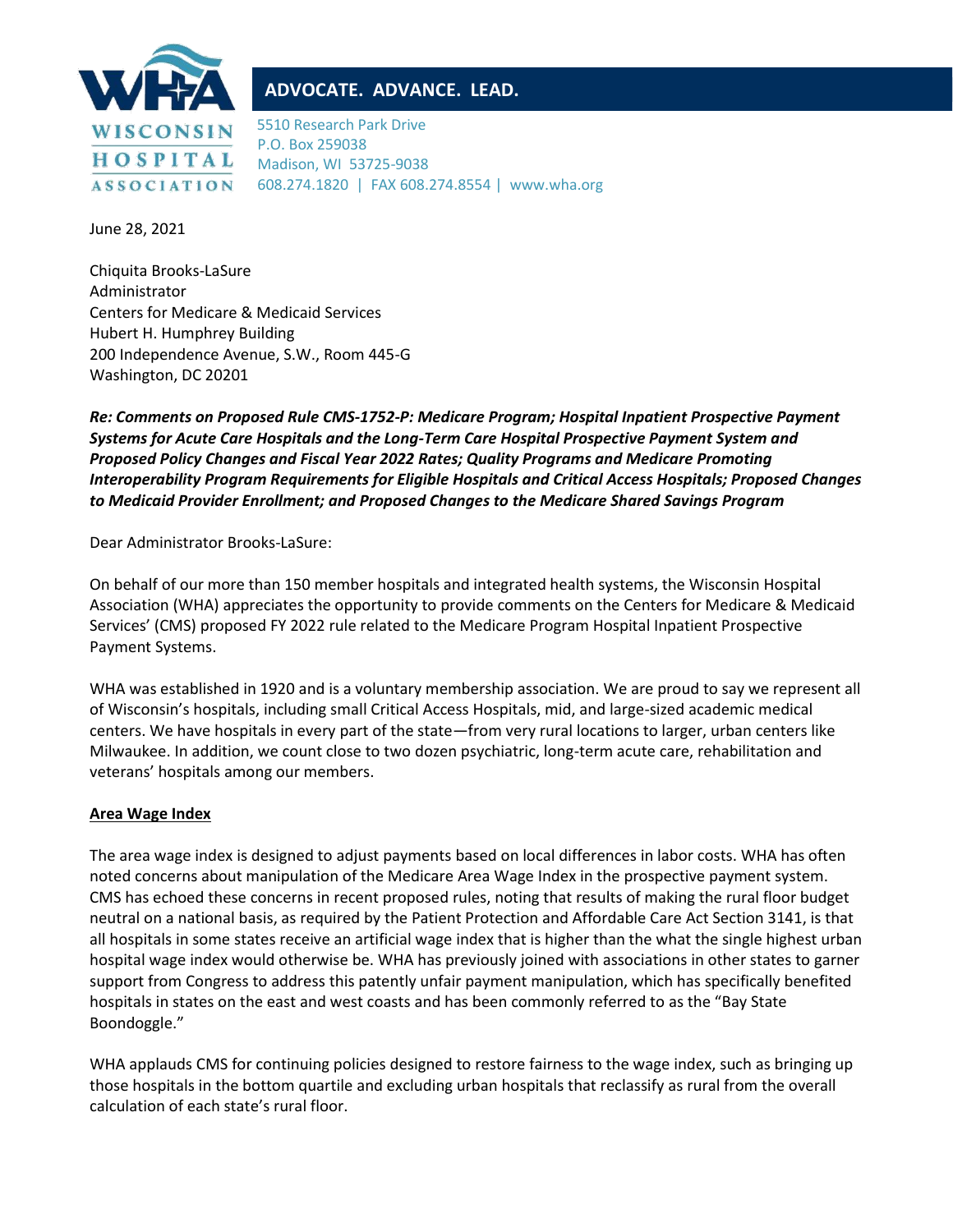WHA opposed efforts by Congress to manipulate the rural floor by restoring the imputed rural floor for allurban states. It was unfortunate that Congress included this blatant earmark in the American Rescue Plan Act of 2021, as it will unfairly manipulate the wage index to benefit only 3 states. We understand that they purposely did not apply budget neutrality to the restoration of this policy, in order to hold other states harmless. However, we still feel that this policy is unfair; with the Medicare Trust Fund facing more solvency concerns than ever, states should not be artificially steering a finite amount of Medicare taxpayer dollars by manipulating Medicare payment formulas.

More than ever, this shows the need for CMS to accelerate opportunities to pay Medicare services based on outcomes and the value of care provided. Wisconsin hospitals receive only 73% of costs from Medicare while the national average is closer to 87% of cost. While Medicare should be focusing on incentivizing and rewarding states like Wisconsin, payment policies such as this all too often create perverse disincentives to provide such care. Wisconsin hospitals and health systems continue to pursue high quality, high value health care and we continue to support CMS finding ways to correct past manipulations of the Medicare payment system in favor of incentivizing high-quality, high-value care.

#### **"Market-based" MS-DRG Data Collection and Weight Calculation**

In WHA's 2021 IPPS comment letter, we noted concerns with CMS's proposal to require hospitals to include on their Medicare cost report the median payer-specific negotiated charge for Medicare Advantage organizations, and utilize this information to weight what CMS called "market-based payment rate information." Given that hospitals were already required to report similar information in the Hospital Price Transparency Final Rule, the additional requirement would have created additional burdens on hospitals without benefiting consumers. There was also insufficient explanation of why CMS was proposing to utilize this new method instead of the past cost-based method. We appreciate that CMS has listened to concerns expressed and decided not to go ahead with these proposals.

### **Graduate Medical Education**

Wisconsin, like many other states, is projecting a workforce shortage particularly in the physician field. By 2030, the number of people age 65 and older is projected to double in every county in our state. This demographic change means many baby-boomers will be leaving the medical field and we will need new physicians to replenish them. While WHA has worked with the Wisconsin Legislature to create a successful GME grant program at the state level, Medicare should be shouldering more of the GME costs at the federal level, particularly when considering that Medicare significantly under-reimburses hospitals for their cost of care.

WHA was very pleased to see Congress recognize for the first time in more than 20 years that Medicare needs to shoulder its share of the load in ensuring we have enough physicians to adequately care for our growing Medicare population. WHA has long supported legislation that would increase the number of GME slots, and while the 1,000 that will be funded over the next five years is far short of what is needed, it is a vast improvement over adding no new slots.

CMS proposes to largely follow the federal statute in ensuring at least 10% of these positions are distributed in rural areas, states with new medical schools, serving health professional shortage areas or HPSAs, and hospitals below their reference resident limits. However, CMS appears to be giving perhaps undue influence to the HPSA criteria by proposing to first fill hospitals with the highest HPSA scores. WHA urges CMS to instead more closely follow the statute by giving equal weight to the four criteria rather than undue weight to HPSA scores, which have had long-standing concerns about their accuracy. Additionally, WHA is concerned about CMS's proposal to only allow for one FTE per-hospital per-year. This is narrower than the statute, and would mean that a hospital that gains an additional slot will only train a new physician once every three years (if that is the length of the residency). Instead, we support at least allowing the slot to last the length of the residency,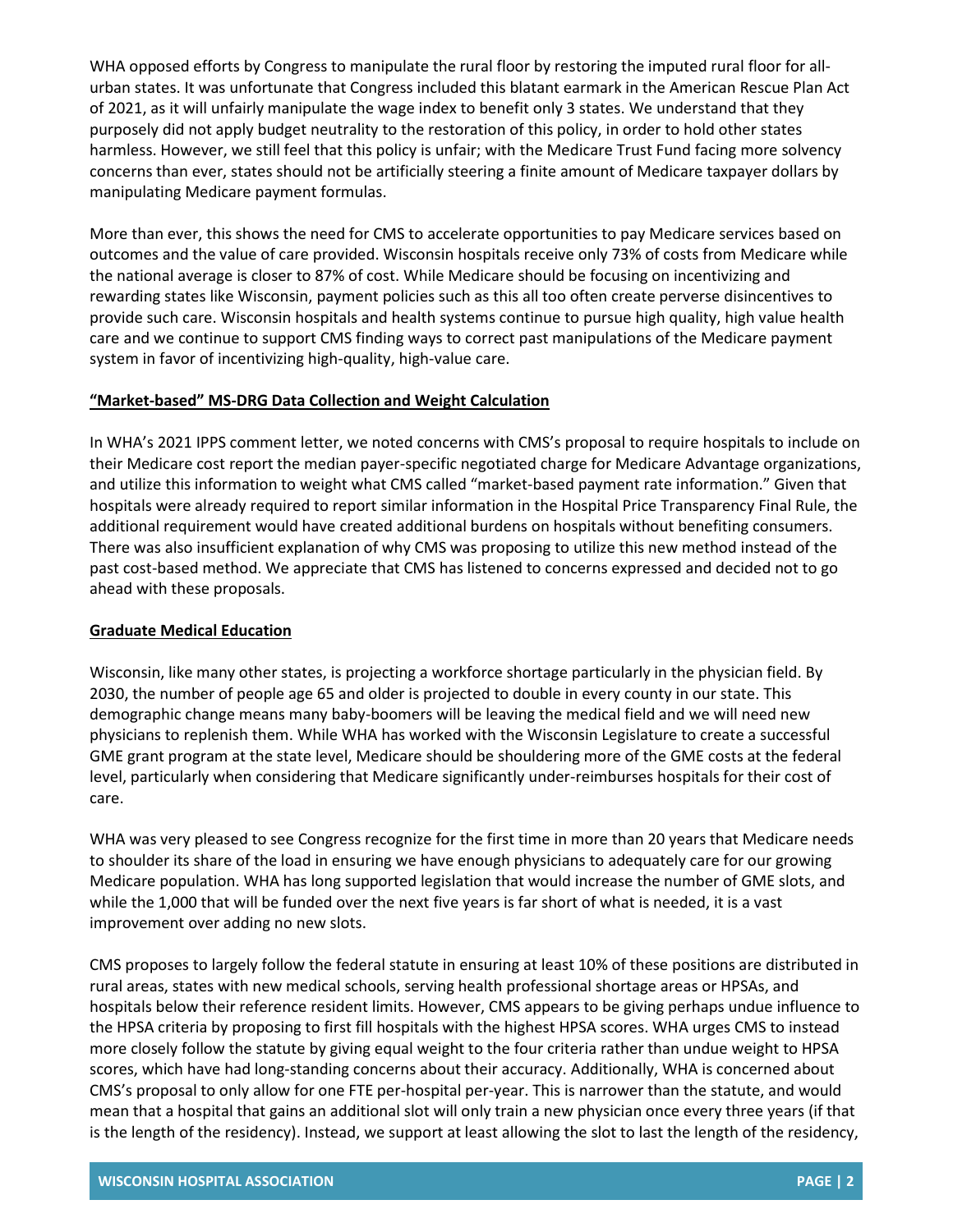so that the hospital that gains a slot can fully realize the ability to continue that added training capacity. In other words, the policy should allow that slot to add one new physician every year, rather than every three years.

WHA is pleased that CMS recognizes Wisconsin's as one of 35 states that have created new medical school locations and thus meets criteria for additional slots. Wisconsin has worked collaboratively with partners in the state legislature and executive branch, spanning two administrations, to grow a highly successful public-private partnership that has added 125 residency slots across our state. The demand for these slots has been far outpacing the slots available. For example, one program in northwest Wisconsin had over 300 applicants for their single new slot. WHA recommends that when distributing final slots, CMS also give priority to states like Wisconsin that have shown an ability to successfully expand their programs and are thus most likely to be able to quickly fill additional slots.

## **Rotator Cap Fix**

WHA was also very pleased to see Congress address the long-requested fix for the rotator cap issue that was created by Congresses capping GME under the Balanced Budget Act of 1997, based on hospitals' 1996 residencies. Two hospitals in Wisconsin inadvertently triggered Medicare's GME cap when they hosted resident "rotators" for very brief periods of time, leading their caps to be set at less than 1.0 FTE. While Wisconsin has worked to grow training opportunities in Green Bay since then, this artificial cap has been a significant barrier. WHA is pleased that CMS is finally implementing this fix and appears to intend to give hospitals adequate time to plan for this policy to take effect.

### **Hospital Quality Reporting**

The COVID-19 pandemic created significant strains on hospitals that led to equally significant variations in data and measures. WHA applauds CMS for recognizing the uniqueness of the pandemic and giving hospitals flexibility to deal with the reality of this hopefully once-in-a-lifetime event by proposing to suppress data measures. Because of CMS's waiver for Q1 & Q2 2020, hospitals were not required to submit this quality data, as reporting was optional. Some hospitals still decided to enter data, and we support CMS in its decision not to use that data to calculate an incentive or penalty in the pay-for-performance programs.

As a result of these suppressions, CMS recognizes it would not have sufficient data to calculate performance on hospital value-based performance (HVBP), nor would it be appropriate to base hospital performance on the remaining clinical outcomes measure domain. WHA supports CMS in its decision to therefore provide neutral payment adjustments under the HVBP for FY 2022.

WHA also supports CMS in its proposal to suppress the pneumonia mortality measure for FY 2023, as well as excluding patients from the HVBP's other mortality measures. As CMS has noted, a significant number of patients with pneumonia had COVID-19 as a secondary diagnosis, which could distort measure performance. WHA believes CMS should examine additional areas where exclusions would make sense, due to the uniqueness of the pandemic, and the additional data corollaries we are learning about as time goes by.

Likewise, WHA supports removing the Patient Safety Indicator (PSI 90), due to its unreliability and inability to pinpoint objective measures that hospitals can improve on. We are pleased CMS recognizes the lack of usefulness of this measure, and applaud CMS for taking this step at reducing hospitals' administrative burden.

While we support CMS in suppressing and removing these measures, we caution them against prematurely going forward with the additional measures listed below.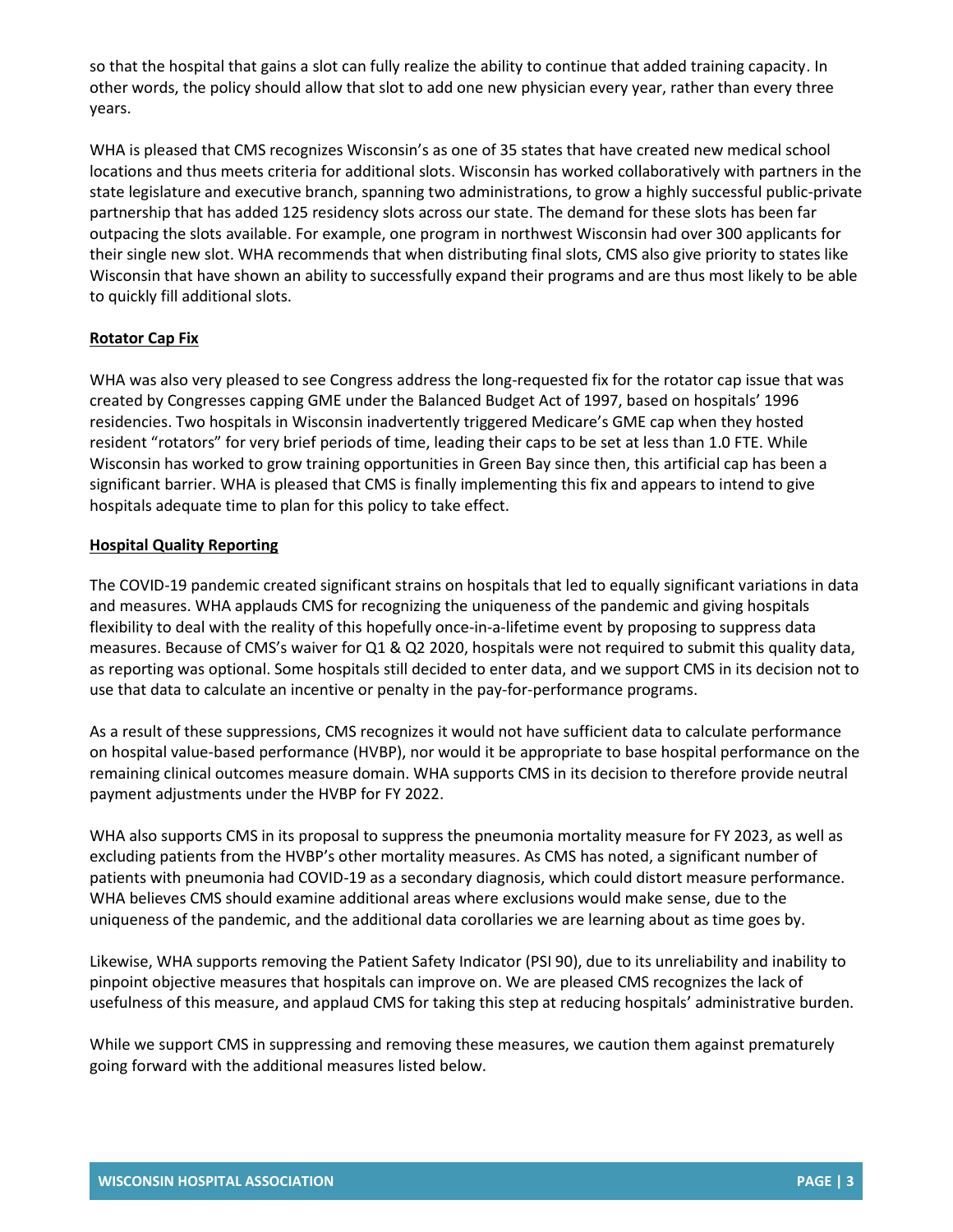## *CMS should not go forward with reporting of Maternal Morbidity Structural or Health Equity Measures*

While WHA agrees the Maternal Morbidity Structural and Health Equity Measures are important areas to focus future improvement efforts, we do not believe either measure has been adequately designed or contemplated by CMS. Like the PSI 90 measure that CMS proposes to remove, these measures include too many factors that, when aggregated, do not provide meaningful information on how hospitals can actively improve their scores and attain the desired policy goals CMS has set forth. WHA believes more work needs to be done to ensure these become outcome-based measures that can actually drive improvement.

## *Reporting of Health Care Personnel (HCP) COVID-19 Vaccination Should be Optional, not Mandatory*

WHA and its members have gone to great lengths to both encourage and administer vaccinations for health care staff and the general public. However, it is premature for CMS to require the reporting of this measure for HCP. CMS relies heavily on its experience with influenza vaccinations as rationale for the reporting of COVID vaccination status. However, it is not yet known whether the COVID vaccines will follow the same path as the flu vaccines have. In fact, there are still many unknowns about the future course COVID-19 will take and how that will impact vaccines and their availability. It is also important to note that none of the vaccines have yet been fully approved via the FDA, and are yet under the emergency use authorization.

CMS should keep the reporting of this measure optional for FY2022 while it continues to study these unresolved questions and while the vaccines undergo full FDA approval.

### **Promoting Interoperability Program**

Because regulatory burden creates additional healthcare costs and limits provider productivity, reducing EHRrelated burden on hospitals and clinicians in the Medicare Promoting Interoperability (PI) Program is a priority for WHA. We believe that in its regulations for these programs that mandate specific uses of EHR technology, CMS should minimize EHR-related regulatory burdens and ensure that any additional EHR investments, additional time spent using EHR technology, or adjustments to workflow that are necessary to comply with regulatory requirements are outweighed by healthcare cost-savings and improvements in patient outcomes. We offer the following comments in regard to CMS's proposals to update the PI program.

### *Reporting Period*

WHA does not support CMS's proposal to increase the electronic health record (EHR) reporting period from the long-standing continuous 90-day period to a continuous 180-day period. Recognizing EHR software upgrades, system downtime, vendor capacity and delays and other factors, a 90-day reporting period provided a meaningful and accurate representation of the hospital's EHR performance. Creating a 180-day reporting will give hospitals less time to modify their EHR to meet new requirements, resulting in rushed implementations that could degrade quality and efficiency, and provide a less accurate picture of the EHR system's capabilities.

### *"Query of PDMP" Measure*

WHA supports CMS's proposal to retain the query of PDMP measure under the electronic prescribing objective as optional and increase the bonus points from five to ten. As previously noted by CMS, there is a lack of standards-based interfaces between certified EHR technology and the PDMPs. As a result of the lack of national IT standards for state PDMPs that aligns with certified EHR technology standards, hospitals too often are required to resort to manual data entry into the EHR to document completion of the PMPD query and manual calculation of this measure. We are pleased to see CMS recognizes these concerns and has retained this measure as optional.